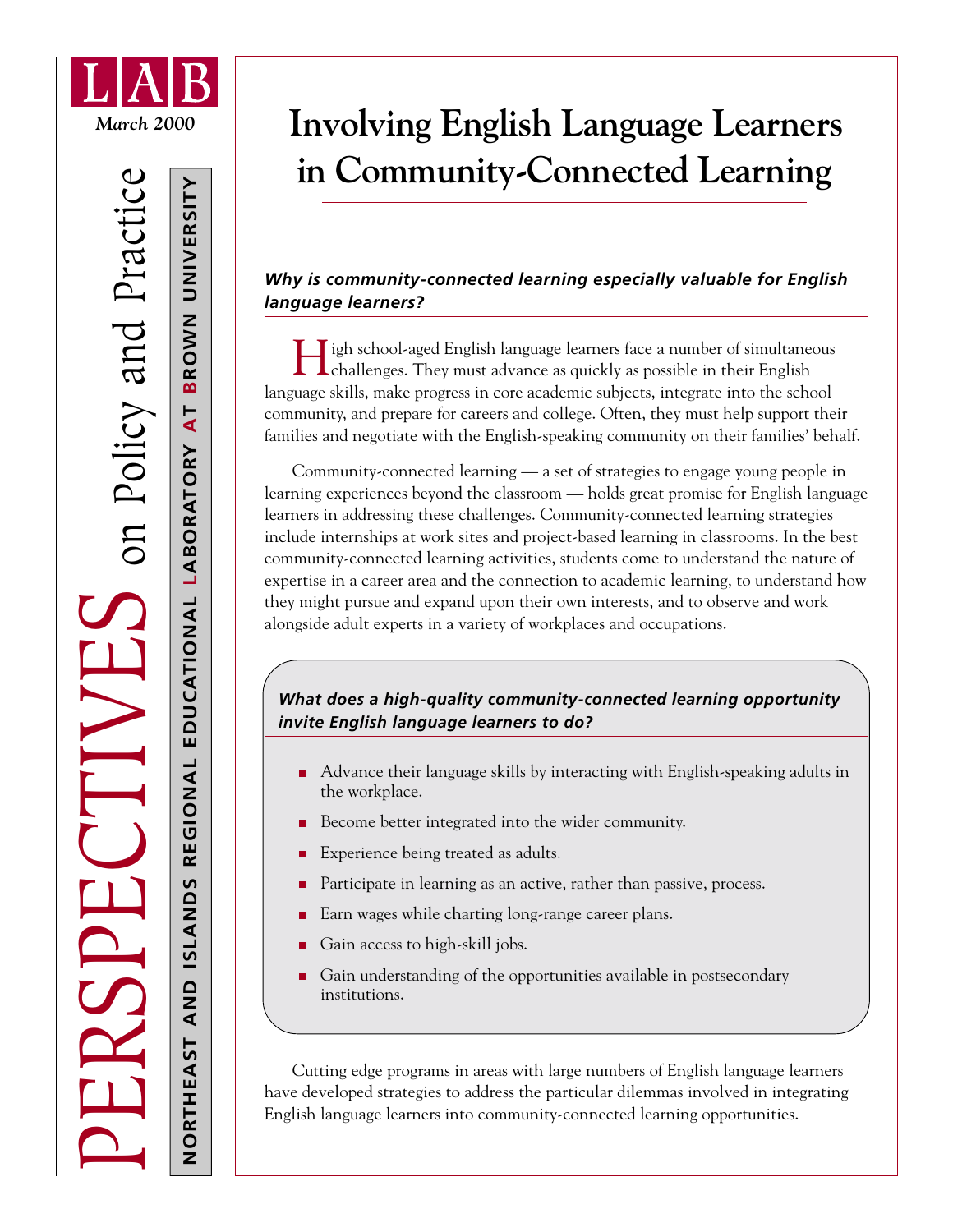

Jobs for the Future has developed a guidebook for the Northeast and Islands Regional Educational Laboratory that provides suggestions and directions for increasing and improving English language learners' involvement in schoolto-career initiatives. It describes model initiatives that either target or include significant numbers of English language learners, and it analyzes some school restructuring issues raised by the research. This issue brief is drawn from that guidebook. For ordering information, contact the LAB Publications department at 401-274-9548 or visit the LAB Publications Web site at:

http://www.lab.brown.edu/

# *What are effective strategies for involving English language learners in internships?*

Internships are work placements<br>
outside of school that are struc-Internships are work placements tured around learning goals and can include projects that develop students' academic, research, literacy, and technical skills.

# *Pair English language learners with peers who have more advanced English skills.*

For example, the Health Professions Academy in Socorro, Texas, helps students participate in internships by pairing them with students who have more advanced English skills. More fully bilingual students help the English language learners accomplish their job tasks, translating for them when necessary.

#### *Find bilingual supervisors.*

Students are likely to feel most comfortable with supervisors who share their native language. It is critical, however, that internship staff seek jobs with native language supervisors in the primary labor market (i.e., banks, hospitals), where students can not only learn English but also gain access to high-skill careers.

# *Employ a case management approach.*

Any good internship program makes at least one person, the "case manager," responsible for a placement's success, both for the student and the supervisor. This position is especially important for English language learners, who are unlikely to address work-site issues directly unless coached on how to do so.

In communities with a high percentage of English language learners, the case manager should be familiar with this population's needs.

# *Place students with low-level English skills in bilingual settings.*

Some internship programs have used fully bilingual settings as firststep placements for English language learners. Internship coordinators warn, however, that while students may find these placements comfortable, they are not suitable for long-term employment.

# *Enroll student interns in a course (or courses) related to the work site.*

All good internship programs give students opportunities to discuss their work experiences, troubleshoot work-related issues, and integrate work-site learning with academics. This may happen in school, during class time, or after school. Problemsolving around work-site issues is especially important for English language learners, who may encounter cross-cultural issues and who may have difficulty discussing their experiences with a supervisor.

# *Offer tutoring.*

The Center for Careers in Technology, a district-wide magnet school in El Paso, Texas, employs two fulltime English-as-a-Second-Language tutors who work closely with center staff to help English language learners participate in career-related courses and internships. Students strengthen their literacy skills while developing marketable skills.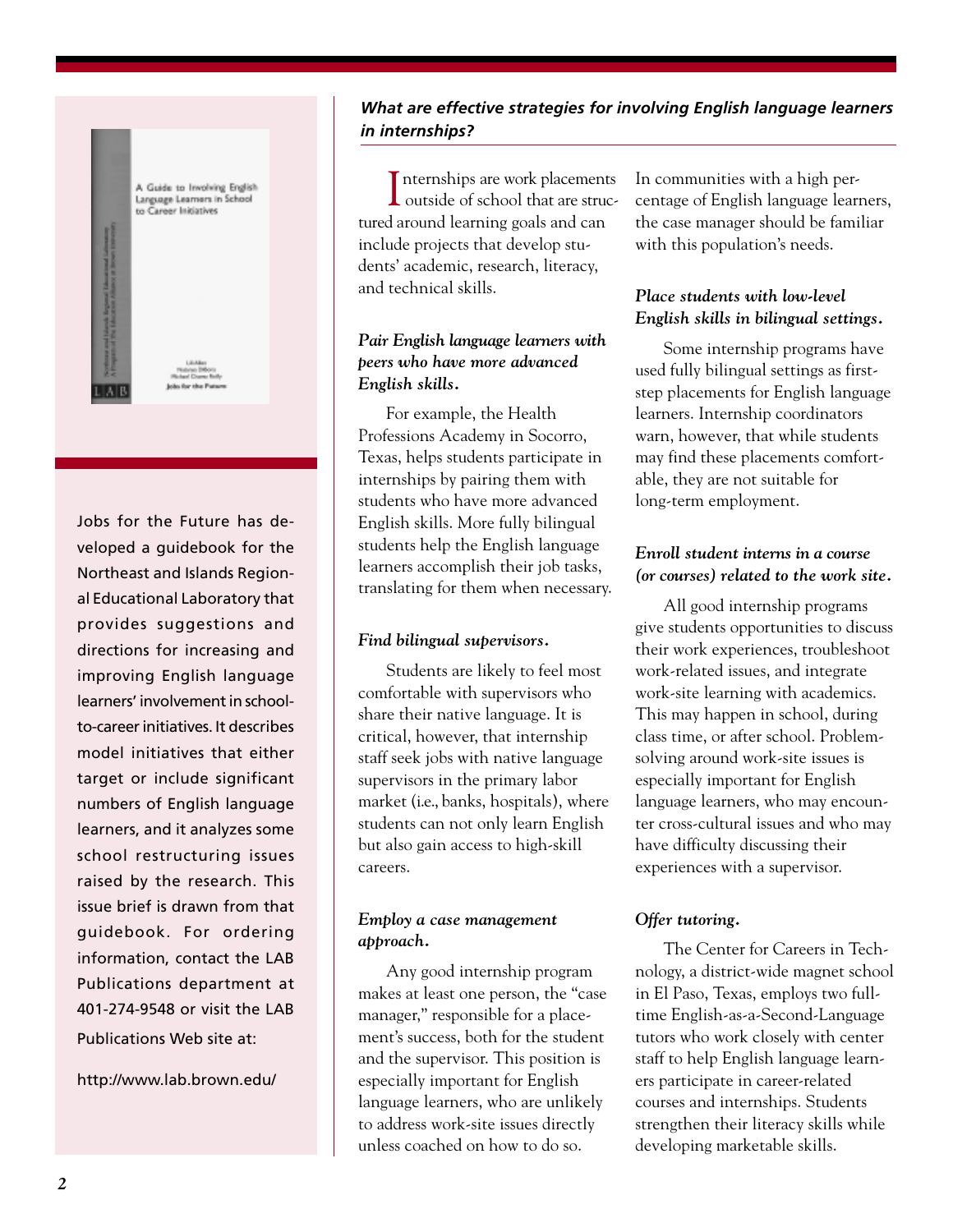# *What role can community supervisors of English language learners play?*

*Connect internships with the community's economic development needs.*

The Student Entrepreneur Center in Ysleta, Texas, has positioned its new school-based enterprise programs as integral to the long-term economic health of the whole community. The superintendent engaged diverse members of the business community in launching the center, and linked it to a newly developed community market in the center of town. The City Links program, in Cambridge, Massachusetts, helps ensure that the public sector is representative of the changing community by exposing immigrant youth to public-sector career opportunities.

# *Start a fund to provide stipends for students without green cards.*

Many communities struggle with the issue of finding paid placements for students without green cards. At a Florida career academy, administrators established a nonprofit foundation to solicit financial donations from employers so that stipends could be provided for undocumented students. (It would be necessary to consult with a lawyer about this practice; undocumented students cannot receive a wage that is tied to hourly work, but they may be allowed to receive a fixed stipend.)

aaaaaaaaaaaa

In many communities, work-site supervisors have had little opportunity<br>to interact with students from other cultures. Supervisors may need In many communities, work-site supervisors have had little opportunity assistance in making the work site a productive learning experience for English language learners. The following are some suggestions from experienced supervisors:

#### *Hold English language learners to the same work standards as other employees.*

Some supervisors are tempted to make special rules for students from backgrounds different than their own. Experienced supervisors insist that English language learners should be held to the same standards as other employees, although extra effort may be necessary to communicate workplace expectations.

#### *Speak English at work, even if you know the student's native language.*

It may be tempting to speak a common language other than English, but English language learners will benefit from seeing adults from their own language group speaking English in the workplace. You may wish to soften this approach at first with students with very limited English proficiency, and move to speaking primarily English after they've settled in.

#### *Prepare other employees to work with English language learners.*

In Boston, a supervisor provided an orientation for employees who would be working with an English language learner. This ensured that the student felt welcome and that staff were patient in explaining tasks and expectations.

#### *Acknowledge employees' cultural differences and celebrate bilingualism.*

Supervisors have found that some students come into the job with low self-esteem and a feeling that bilingualism is a hindrance. Successful supervisors let these students know that bilingualism is an asset and take opportunities to celebrate their organization's cultural diversity.

#### *Initially, place English language learners in jobs that require employee contact rather than public contact.*

After students gain familiarity with a work setting, they often take gradual responsibility for communicating in English with the public. At first, however, they will be most comfortable in positions that require them to speak only with fellow employees.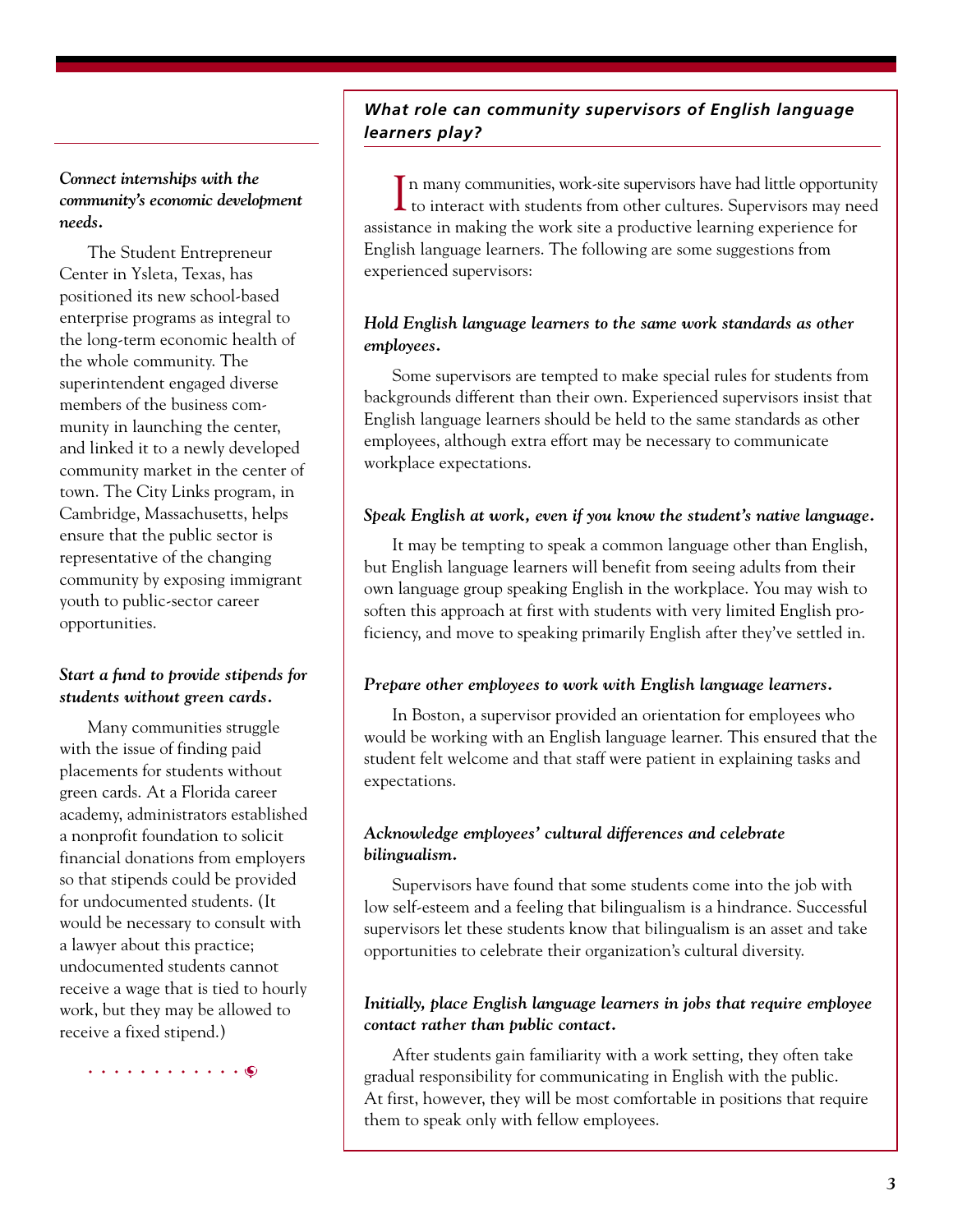# *What are effective strategies for involving English language learners in project-based learning?*

Project-based learning engages students in extended inquiry about real-world problems, and results in the creation of a product or presentation to an external audience. It affords many opportunities for students to practice and accelerate their English skills. A project often involves students in interviewing experts outside of the classroom, and in making presentations of their findings to an audience of peers and adults. The following are some suggestions for supporting English language learners in project-based learning.

#### *Involve bilingual mentors.*

Bilingual mentors can help students by discussing research questions and by helping them practice for interviews and presentations, both in their native language and in English. The native language support may help students grasp complex concepts while conversation in English can help them prepare for presentations to their classmates. College students or community partners may serve as mentors for this purpose.

# *Engage students in selecting a research topic that interests them.*

In the Cambridge (Massachusetts) City Links program, students chose to conduct research on the broad topic of immigrants' rights, about which they had some interest, but their engagement in the project skyrocketed when they began researching a topic that was close to their immediate, personal interest — access to higher education for immigrant students.

#### *Meet regularly with students and teach them relevant skills.*

Conducting independent research is difficult for high school students who have had little opportunity to gather information in the variety of ways required by projects (for example, through interviews, primary source material, and the Internet). Students completing projects should be part of a regularly scheduled class or program. It is helpful for them to receive mini-lessons on key activities, such as how to design and deliver a survey, or how to create and deliver a presentation of relevant information using a variety of media.

#### *Encourage students to make presentations in English.*

Many students find the most difficult part of a project is making a presentation in English to an audience of students, faculty, and community members. They may be convinced that their peers will laugh at their accents (a fear that often proves unfounded). Practice sessions with one another and in front of peers can help them improve their language skills and gain confidence. As another strategy, the Watsonville (California) Video Academy videotaped students as they practiced delivering a daily news show, motivating them to improve their English skills.

#### *Schedule time for students to complete journals in their native language or English.*

If not given the opportunity to reflect on their experiences, students are not always aware of the extent to which they are learning new skills until after they complete a project. Keeping a journal in English also strengthens students' English skills.

*Bilingual mentors can help students by discussing research questions and by helping them practice for interviews and presentations, both in their native language and in English.*

## *Assist students to select panel members with expertise in the topic area.*

Part of the process of building the students' "ownership" of their projects is asking them to choose the appropriate audience for the findings. Often, they locate professionals through the process of conducting their research. Students with limited English proficiency may have particular difficulty asking adults to volunteer as panelists and might need assistance crafting an invitation letter or making a phone call to a potential panelist.

# *Design projects to involve English language learners and Englishspeaking peers together.*

Projects can provide opportunities for English language learners to work alongside more advanced English-speaking peers. Research on Title VII (federally funded bilingual education) programs indicates that English language learners benefit from working with English-speaking classmates to learn subject matter. Students might work together on projects that require both English and foreign language skills (such as a project requiring interviews with diverse community members), allowing all students to contribute equally.

. . . . . . . . . . . . 0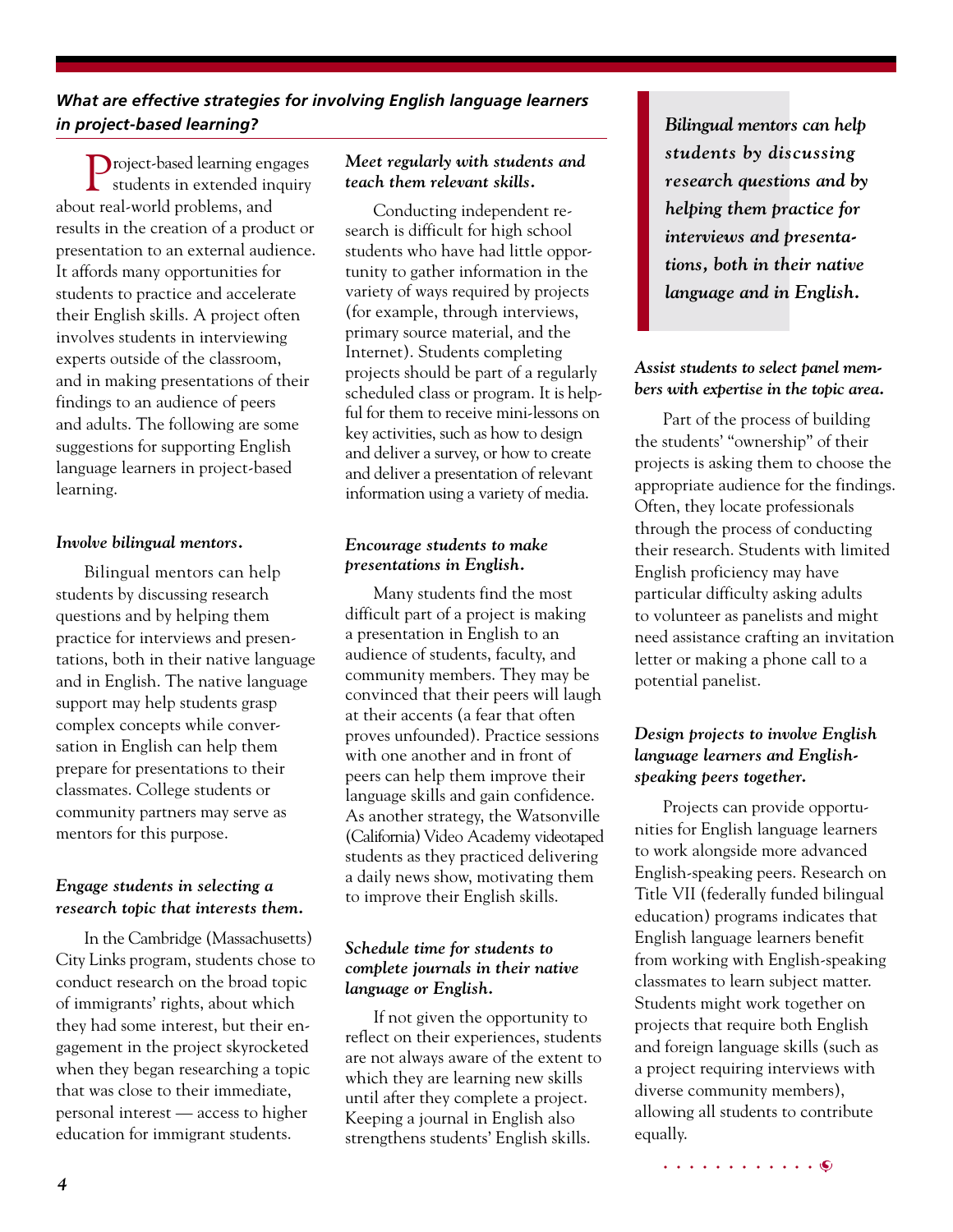*How might schools be restructured to support the involvement of English language learners in community-connected learning?*

Many schools have opted  $\mathbf 1$  to create small learning communities with career themes in order to increase all students' connections to adults and relevant subject matter both inside and outside the classroom. These schools seek to counter the isolation of the traditional high school and to make connections between what students are learning in the classroom and "real world" activities, through two mechanisms: by creating sequences of courses that expose students to careers while providing a focus for learning, and by integrating community-based learning opportunities into those pathways.

Small learning communities offer both opportunities and challenges for English language learners.

# *What are the advantages of small learning communities?*

- **Their homelike environments** counter the anonymity of the traditional high school and, if structured carefully, make possible closer relationships between English language learners and their monolingual and bilingual peers.
- They may create options for flexible teacher scheduling, so that teachers have time during the school day to provide guidance to English language learners in the workplace and at school and to connect with employers to develop appropriate internships for English language learners. Bilingual and mainstream teachers may also use common planning time to ensure that their curriculum is aligned and that all students have access to community-connected learning opportunities.

■ They allow flexibility in student scheduling to facilitate English proficiency. The Calexico (California) School District is restructuring its high school around upper-level thematic learning units, such as business, science/engineering, and visual/ performing arts. English language learners will take English Language Development for two periods per day, focusing on "survival English" along with English specifically for the career area of their unit.

# *How can schools meet the challenges of integrating English language learners into small learning communities?*

English language learners in comprehensive high schools often already benefit from the smaller, more personalized environment of bilingual or English-as-a-Second-Language programs. Some restructured schools have essentially kept this structure by designing a separate small learning community specifically for their bilingual population, while others have committed to integrating ELLs into theme-based small learning communities to ensure that they have equal access to relevant coursework both in and out of school.

> *Bilingual and mainstream teachers may also use common planning time to ensure that their curriculum is aligned and that all students have access to community-connected learning opportunities.*

There are several options available for schools that choose this route:

- They may create small preparatory classes to prepare lower-grade English language learners for involvement in upper grade pathways or small learning communities. These "school-to-career prep" classes can be native language, ESL, or a combination of both, and offer students an overview of the skills and knowledge necessary to select an upper level pathway. In this model, students can polish their English skills in the lower grades, enabling them to participate in optional career-related courses and internships in the upper grades.
- The Calexico (California) School District opted to put all English language learners in the Institute for Environmental and Social Relations, which focuses on human relations and human services, the sciences of living things, and the interaction of man and nature. This institute offers the closest approximation of broad crosscutting skills (such as communication, problem-solving, and research) and is the most popular pathway throughout the school.
- **They may determine that only** those students who have achieved a certain level of English proficiency may participate in careerrelated courses and/or community learning experiences.
- **They may allocate their bilingual** staff across the school in separate small learning communities. In this case, bilingual teachers would meet and collaborate primarily with other mainstream teachers within their small learning community. Many bilingual educators insist, however, that bilingual teachers must be able to meet periodically as a team to appropriately transition English language learners into mainstream classes.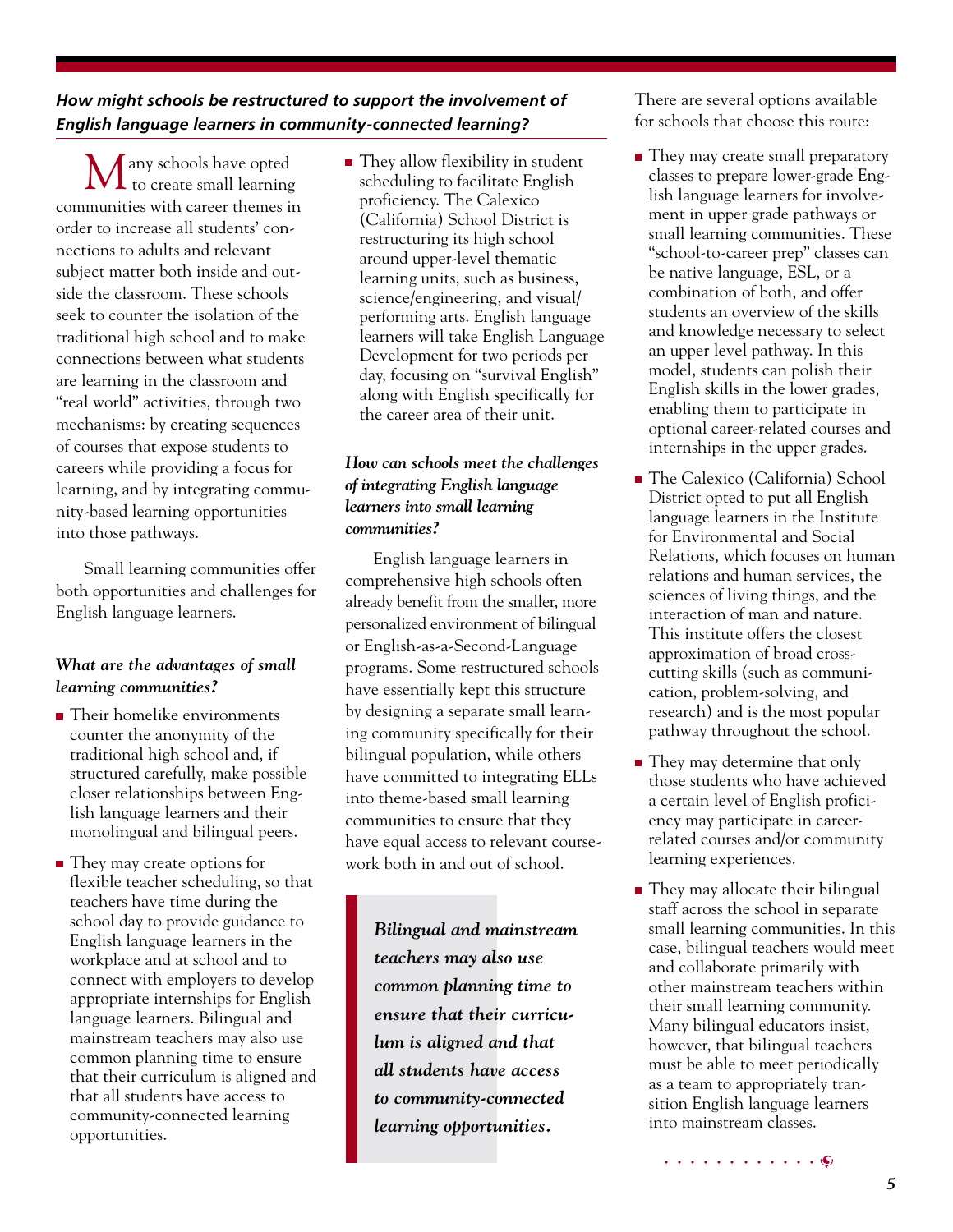# *What are the first steps to take in order to increase English language learners' involvement in community-connected learning?*

#### *School Structure*

*Create structured opportunities for mainstream and bilingual teachers to work together.*

Structure common planning time for mainstream and bilingual teachers.

Use bilingual aides and tutors to support English language learners who are placed in mainstream pathway classes.

Create an ESL class specifically to support English language learners in mainstream career-related classes.

Share common materials and space between mainstream and bilingual students and teachers.

# *Train and involve ESL teachers and bilingual educators in project-based learning.*

Teachers or others familiar with the pedagogy can provide in-service training to ESL and bilingual educators in project-based learning. At the same time, ESL teachers could train mainstream teachers in ESL techniques to promote English language learner involvement in community-connected learning.

## *Make sure the person responsible for work-site placements for English language learners (and/or the person who serves as the liaison between the employer and the school) supports their inclusion.*

One school staff person may be designated for employer outreach, or an intermediary organization, such as a Regional Employment Board or Private Industry Council, may develop work-site placements. Whoever is responsible for this task should be aware of the employment needs of English language learners.

# *Be willing to grow the program incrementally.*

You can start by including a handful of bilingual students at first, then adding more as mainstream teachers and employers grow comfortable in working with these students. Many internship programs also begin by first including students who are more advanced in English. Then, these "pioneers" are able to serve as peer mentors to the new English language learners.

#### *Community Involvement*

*Invite bilingual business people, and communitybased organizations that serve immigrant and/or non-English speaking communities to be active partners in school partnerships.*

Bilingual employers and immigrant-serving community organizations can participate on partnership boards to ensure that the needs of English language learners and of many different linguistic communities are taken into account in planning new initiatives.

Immigrant-serving organizations can

- **Provide training to teachers, program staff, and** employers in how to work with English language learners
- Conduct outreach to parents
- Help translate and adapt materials
- Serve as employers or as partners for community service projects
- **Provide tutors, mentors, or support services that** may be critical to enabling students to stay in special initiatives

#### Bilingual employers can

- Provide work-based learning experiences
- Serve as mentors

# *Develop ties to bilingual/bicultural associations on the campuses of local colleges and postsecondary institutions.*

Bilingual/bicultural college students can serve as research assistants in high schools for English language learners who are working on projects outside the classroom. They can provide tutoring, discuss their own course of study during in-class presentations, and provide tours of their college campus.

aaaaaaaaaaaa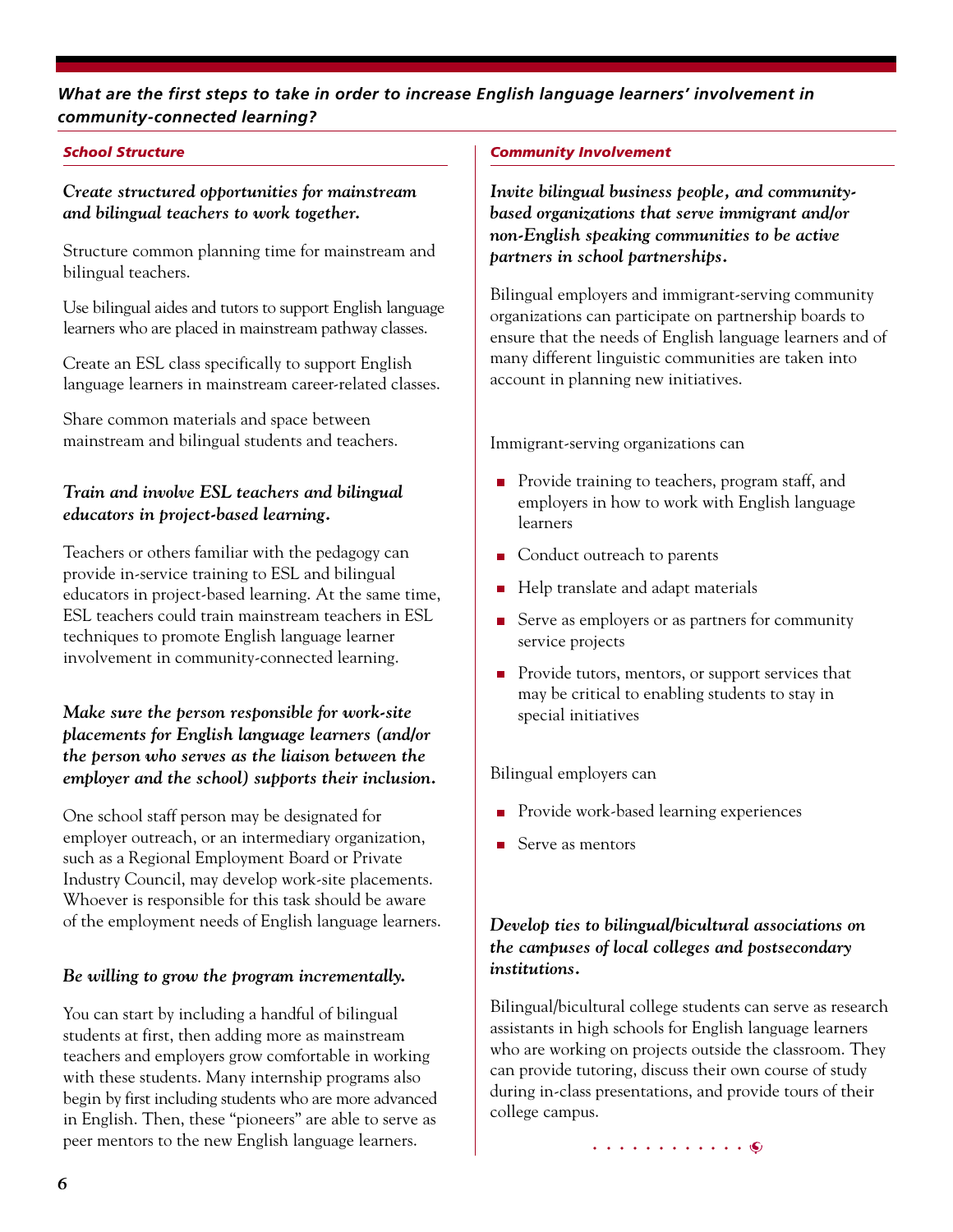*A Checklist To Improve English Language Learners' Involvement In Community-Connected Learning*

| <b>Potential Barrier</b>                                                                                                                                                                               | <b>Suggested Strategy</b>                                                                                                                                              |
|--------------------------------------------------------------------------------------------------------------------------------------------------------------------------------------------------------|------------------------------------------------------------------------------------------------------------------------------------------------------------------------|
| Internship program staff may be<br>inadequately prepared to work with<br>English language learners.                                                                                                    | Invite community organizations that<br>support English language learners to<br>provide training or services.                                                           |
| Bilingual departments are often<br>isolated from other academic<br>departments and are last to learn<br>of community-connected learning<br>opportunities.                                              | Organize dual-language programs.                                                                                                                                       |
|                                                                                                                                                                                                        | Team-teach between bilingual and<br>mainstream staff.                                                                                                                  |
|                                                                                                                                                                                                        | Use bilingual aides in mainstream<br>classrooms.                                                                                                                       |
| There may be a lack of native lan-<br>guage or ESL curriculum materials.<br>School staff and others may not be<br>aware of the best channels or<br>methods by which to disseminate<br>these materials. | Provide stipends for bilingual<br>teachers to translate and prepare<br>culturally appropriate materials.                                                               |
|                                                                                                                                                                                                        | Identify appropriate outlets to ensure<br>widespread access and dissemination<br>to other educators and community<br>partners.                                         |
| Parents or teachers may have<br>concerns about placing English<br>language learners in the workplace.                                                                                                  | Provide extensive preparation for<br>interns who are English language<br>learners and include orientation for<br>supervisors who will closely manage<br>interns' work. |
| Parents of English language learners<br>may not speak English.                                                                                                                                         | Translate parent outreach materials.<br>Engage community organizations and<br>native language media in outreach<br>and in interactions with parents.                   |
| Lack of documentation in some<br>cases means that students cannot be<br>paid wages.                                                                                                                    | Involve undocumented students in<br>community service learning.                                                                                                        |
|                                                                                                                                                                                                        | Establish a fund with donations to<br>support stipends for undocumented<br>students.                                                                                   |
| The challenge of meeting graduation<br>requirements sometimes limit<br>English language learners' access to<br>elective course offerings.                                                              | Provide professional development<br>to teachers on how to use community-<br>connected pedagogies to help students<br>meet graduation requirements.                     |

# Conclusion

cross the country, high quality community-connected learning initiatives present enormous opportunities for English language learners. These initiatives can promote the integration of English language learners into the community, foster language development in real-world contexts, provide much-needed employment opportunities, and offer traditionally disenfranchised young people the opportunity to have a positive impact on the neighborhoods in which they live. We hope that this issue brief will help teachers, administrators, and community partners to improve the access of all students to community-connected learning, helping them to build their academic, communication, problemsolving, and technical skills in real-world settings.



aaaaaaaaaaaaa